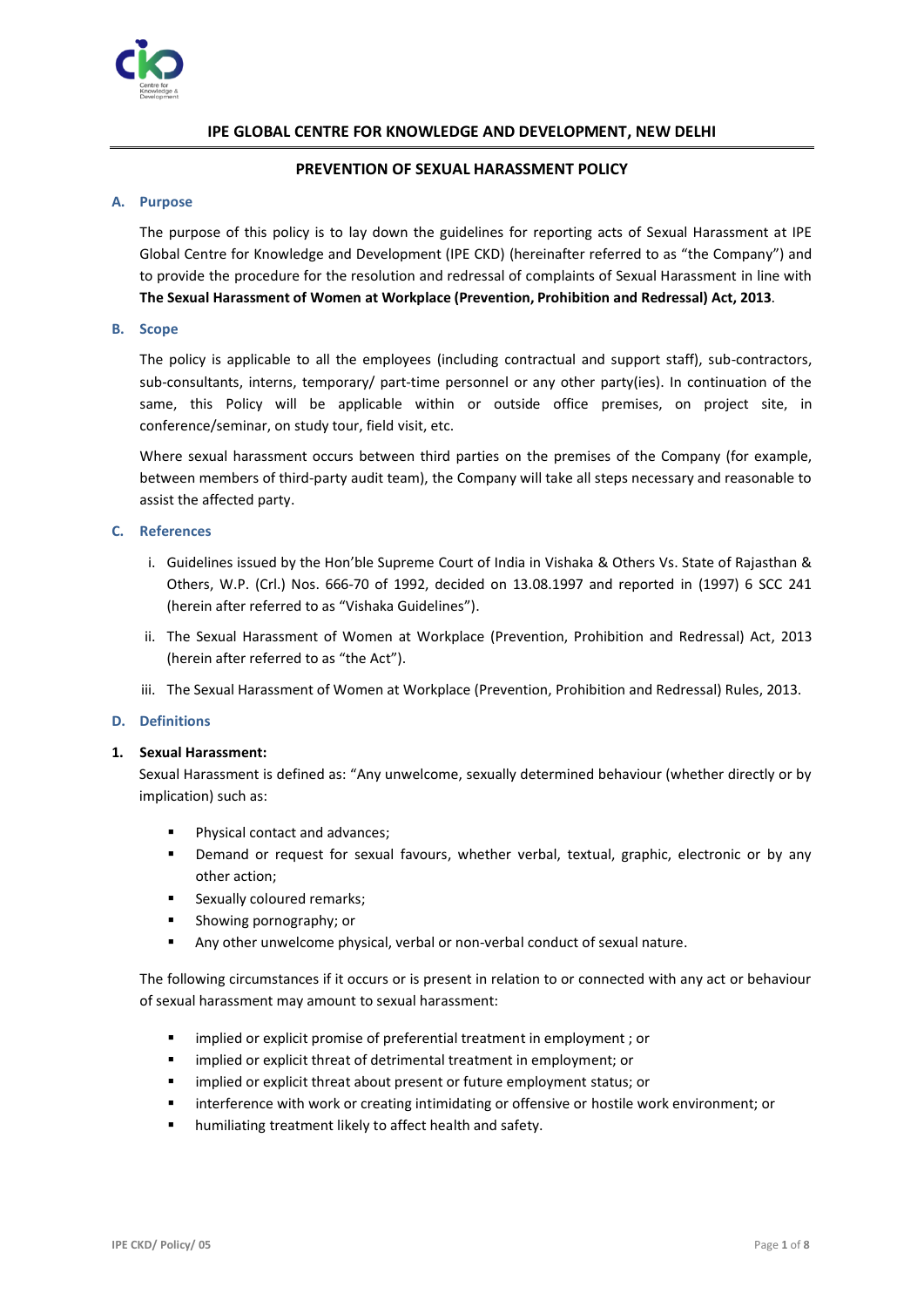In addition, the following conduct construes Sexual Harassment

- **Verbal harassment**, e.g., epithets, derogatory comments, slurs, kidding, teasing, jokes commenting about another's body or appearance, offensive sexual flirtations, sexual advances or propositions, gender based comments and ridicule, inquiries into one's sexual experiences, discussion of one's sexual activities, threats, insults, name calling, whistles or catcalls, sexually explicit or offensive language.
- Physical harassment, e.g., assault, stalking, staring, trick or horse play, impeding or blocking movement, physical contact such as patting, pinching, hugging or brushing against another's body.
- **Visual and nonverbal forms of harassment**, e.g., derogatory posters, sexually oriented cartoons or drawings, the display of sexually suggestive objects or pictures, such as calendars and screen savers, or demeaning graffiti, demeaning or sexually suggestive gestures.

#### **2. Consensual Relationships**

A romantic, intimate or sexual relationship between two people with mutual consent is termed as Consensual Relationship.

To ensure that the consensual relationship does not adversely impact the Company, employees who are into such relationship must comply with all of the following:

- Notify Head Human Resources (HR) immediately through email:
- Accept reassignment of roles and responsibilities in case it is essential;
- Ensure that there is no public display of affection in workplace;
- Ensure that they are not part of any decision-making process for each other.

Conversely, a supervisor who engages in consensual relationships may be liable for formal disciplinary action and will be held accountable for unprofessional behaviour. Moreover, other staff can be affected by such behaviour as it possibly places the staff member in a position of favour at the expense of others and implicitly makes obtaining benefits contingent on sexual favours.

A supervisor who is not in a supervisory position over an employee must be aware of the possibility that they may be placed in a supervisory position over the employee with whom they have a consensual relationship.

#### **3. Internal Complaints Committee (ICC)**

In accordance with **The Sexual Harassment of Women at Workplace (Prevention, Prohibition and Redressal) Act, 2013**, the Company has constituted Internal Complaints Committee (ICC) for managing the process of investigations and redressal of sexual harassment complaints. The constitution and roles & responsibilities of ICC is given in Annexure A.

#### **E. Roles and Responsibilities**

#### **i. Employees**

It is the responsibility of the employees to:

- a. Refrain from committing any acts which amount to sexual harassment at the workplace;
- b. Report incidents of sexual harassment without fear or favour;
- c. Create a conducive environment for co-workers to work together without fear of harassment;
- d. When in doubt, seek clarifications from Head Human Resources (HR).

#### **ii. Department/ Practice Heads**

a. Ensure that there is no hostile working environment in the work place;

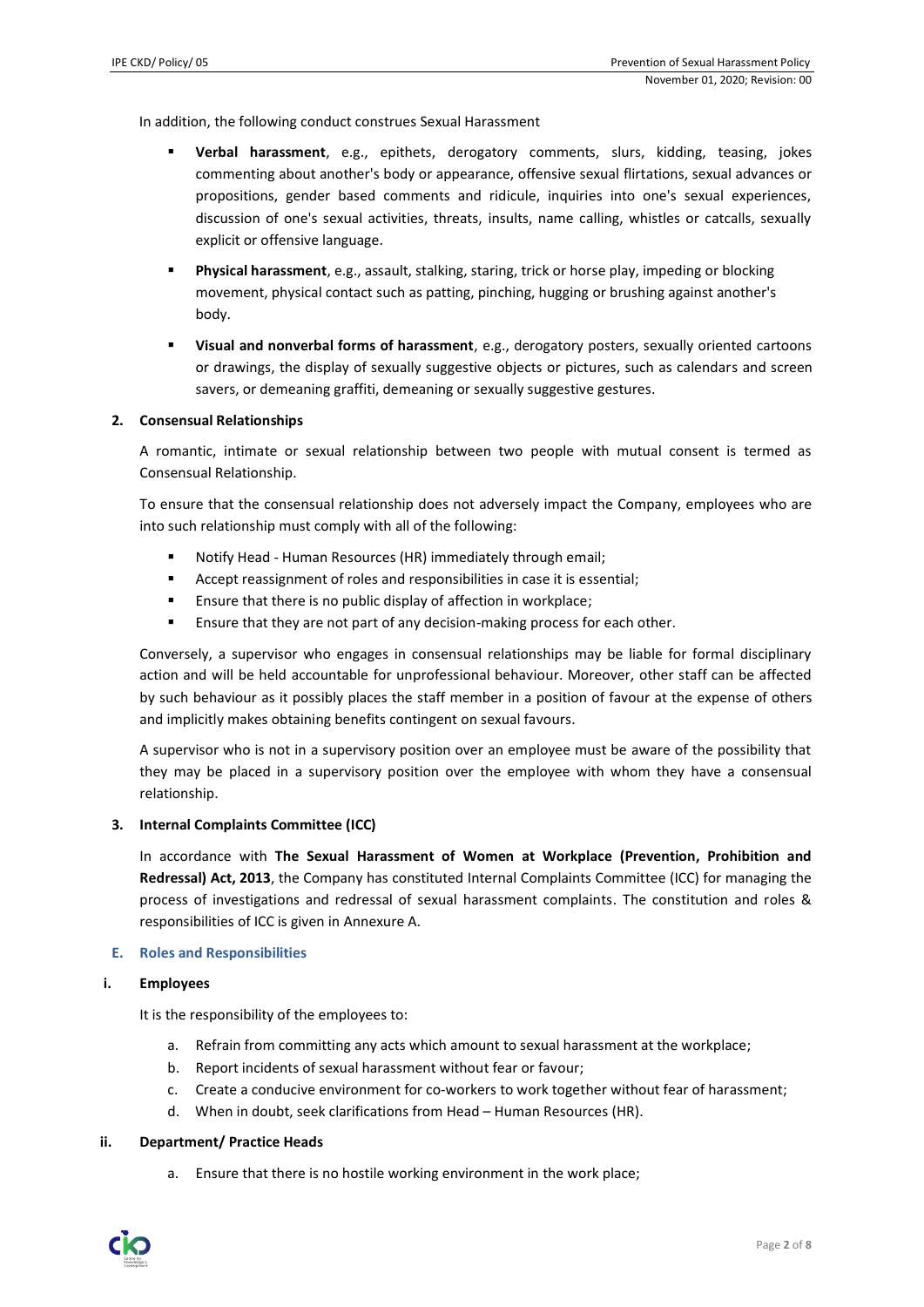- b. Report any complaint or grievance received, immediately to the concerned authorities;
- c. Ensure that no victimisation of the aggrieved party happens at the workplace where the supposed action is to have taken place;
- d. Ensure that issues pertaining to sexual harassment are discussed periodically during the meetings. During such meetings, relevant details such as the brief outline of this Policy, the details of the members of the Complaints Committee shall also be discussed.

#### **iii. Head – Human Resources (HR)**

- a. Conduct necessary communication and training across the company, with respect to this Policy at the workplace;
- b. Ensure this policy is communicated, explained and handed over at the time of orientation of every employee;
- c. Any act of sexual harassment to be notified as misconduct under the Code of Conduct of the company;
- d. Provide sufficient security at the entry as well as the exit points and in cases where employees are transported to their home from workplace working during late hours;
- e. Provide separate rest room facilities for female employees;
- f. Maintain records of all the Sexual Harassment cases and findings.

#### **F. Policy**

The Company is committed to creating a healthy working environment that enables employees to work without fear of prejudice, gender bias and sexual harassment. Consistent with its commitment to foster an environment of mutual respect and dignity of all its employees, any act of inappropriate behaviour of a sexual nature and/ or retaliation will not be tolerated at the Company.

Any personnel, especially a person in authority must be sensitive to acts of conduct which may be considered offensive by fellow personnel and must refrain from engaging in such conduct.

The Company will not, under any circumstances, condone or tolerate conduct which may constitute sexual harassment on the part of its management, supervisors or non-management personnel.

**The Company abides by the 'Vishakha Guidelines' and 'The Sexual Harassment of Women at Workplace (Prevention, Prohibition and Redressal) Act 2013', ensuring protection against sexual harassment of any personnel irrespective of the gender/ sexual orientation**.

#### **G. Procedure for Filing Complaints**

Any employee or personnel of the Company who feels and is being sexually harassed directly or indirectly may submit a complaint of the alleged incident to any member of the Internal Complaints Committee (ICC) in writing with his/her signature (with date) within 90 days of occurrence of incident.

A complaint must specify the nature of the charge. The charge should include date and time of specific event(s), names of witnesses, and any evidence that support the allegation(s). In addition, it should include the contact details of the aggrieved party such as address, contact number, department and name(s) of alleged harasser, etc.

Where the complaint has been submitted with Head – HR/ Director-Operations/ Department Head, the same will be duly forwarded to ICC for investigations.

## **H. Redressal of Complaint**

i. Before initiating inquiry into alleged complaint, at the discretion of aggrieved party, ICC may, take steps to resolve the matter between the aggrieved party and respondent, through conciliation.

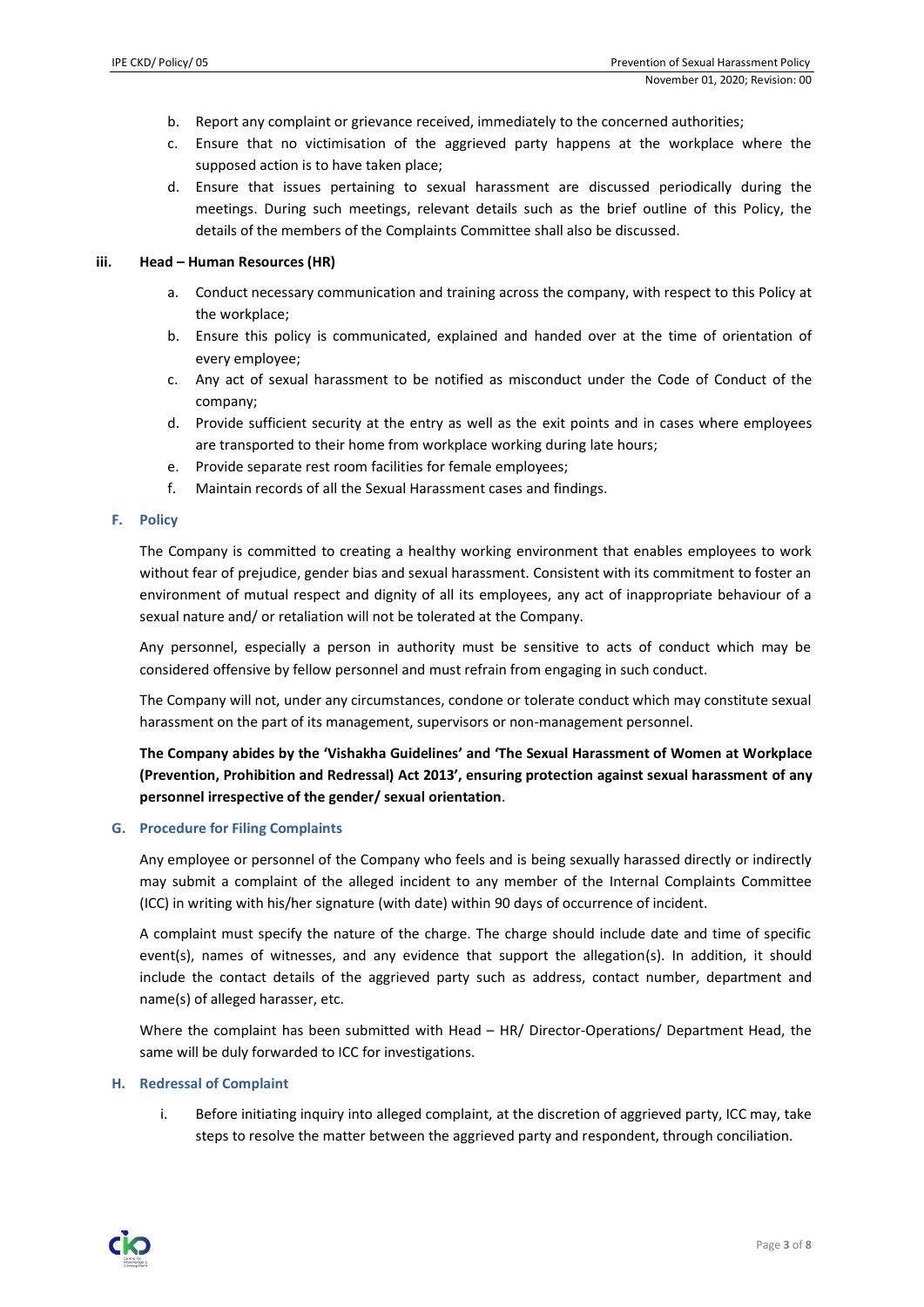- ii. Where the settlement has been arrived as per point (i) above, no further inquiry shall be conducted by ICC. ICC shall record the details of settlement so arrived and forward the same to Head - HR for necessary action as specified in the recommendation.
- iii. Subject to point (i) above, if the complaint has not been resolved through conciliation, ICC may proceed to initiate inquiry into the complaint. The inquiry shall be completed within a period of 90 days.
- iv. During the pendency of the inquiry, on a written request made by the aggrieved party, ICC may recommend management of the Company through Head – HR to transfer the aggrieved party or respondent to other department/ practice.
- v. If, in the course of the proceedings, ICC is satisfied that *a prima facie* case of sexual harassment is made out against the respondent(s), then it may, in the interests of justice, on the request of the aggrieved party or otherwise, recommend Head – HR to transfer such employee(s) from their present position or suspend, pending inquiry.
- vi. ICC may direct the aggrieved party to submit additional documents if the written complaint requires further particulars.
- vii. A copy of the complaint will be forwarded to alleged harasser (respondent) and ICC shall direct the respondent(s) to submit a written response to the complaint/ allegations within time period decided by ICC.
- viii. ICC shall conduct the proceedings in accordance with the principles of natural justice and in line with the Act and this Policy. It shall allow both parties reasonable opportunity of presenting their case. Documents produced by either party shall be affixed with that party's signature to certify the document as original/ true copy (as appropriate).
- ix. Should the respondent choose not to participate in the proceedings, ICC shall continue the inquiry, *ex parte*.
- x. Minutes of all proceedings of each sitting of ICC shall be prepared and duly signed by the members of the Committee. The same shall be maintained by Head – HR.
- xi. ICC shall record the conclusion of its findings in writing supported with explanations & recommendations and shall forward the same to Head - HR within a period of 10 days from date of completion of inquiry. In case ICC finds that *prima facie* criminal case exists, the same shall be specifically mentioned in the ICC's report.
- xii. If the ICC arrives at the conclusion that allegation against the respondent has been proved, it shall recommend the management of the Company through Head – HR, to take action against the respondent for sexual harassment as a misconduct in accordance with Disciplinary Policy of the Company (also refer Annexure B of this Policy).
- xiii. If the ICC arrives at the conclusion that allegation against the respondent has not been proved, it shall recommend the management of the Company that no action is required to be taken in the matter.
- xiv. In continuation of point (xiii) above, if ICC arrives at conclusion that allegation made against the respondent is malicious and/ or made with a false intent and/or aggrieved party has produced false/ misleading document, ICC may recommend the management of the Company through Head – HR to take action against the aggrieved party in accordance with Disciplinary Policy of the Company (also refer Annexure B of this Policy).
- xv. If, in the course of the proceedings, the Committee finds that any person/respondent has victimised the aggrieved party and/or person assisting the aggrieved party, the Committee shall

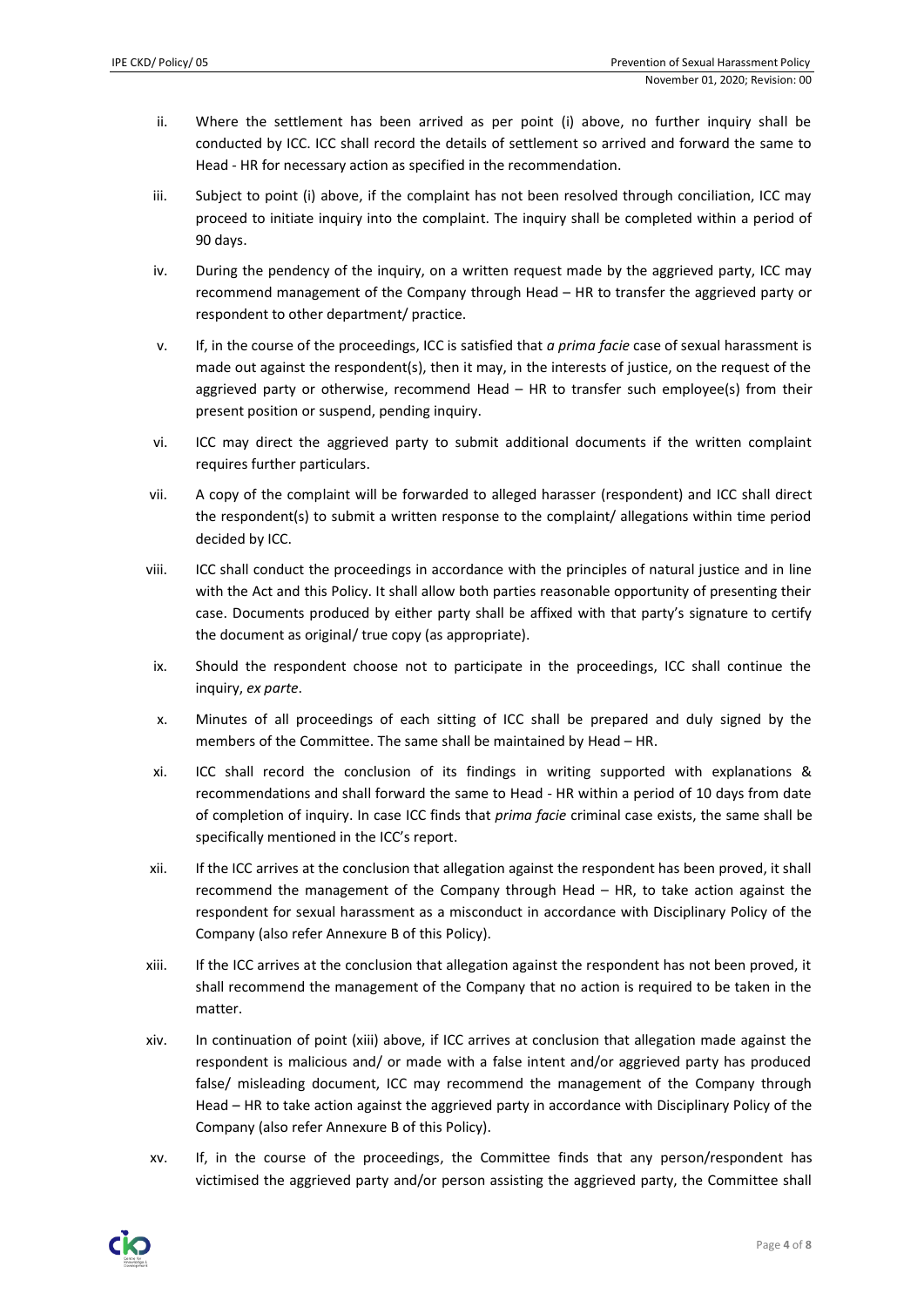record the same in writing, with a recommendation to management of the Company through Head - HR to take disciplinary action against such person(s).

#### **I. Confidentiality**

Given the sensitive nature of cases of sexual harassment and their impact on the victim as well as the person against whom such allegations are levelled, the Company is committed to maintaining strict confidentiality in relation to such complaints and the resultant inquiry.

All proceedings, including the statements and other material adduced as evidence before the Committee shall be strictly confidential and the members shall not divulge the details to any other Employee within the Company or to any person outside the Company. This includes Minutes of the Meeting of the Committee, findings, recommendations, decisions of the Committees and any document or any verbal communication. Also, to other Employees involved in such discussions, the members should emphasise the necessity for confidentiality and the consequences of possible disciplinary action in case of transgression.

#### **J. Protection Against Victimisation/ Retaliatory Action**

The Company will not tolerate any attempt to deter anyone from submitting sexual harassment complaint or incidents of repercussions/ victimisation against anyone who assists with an investigation even when allegations are found to be unsubstantiated. Any employee of the Company who retaliates against another employee in violation of this Policy is subject to disciplinary action, upto and including termination. ICC shall make the best efforts to protect the interests of the victim from victimisation.

#### **K. Miscellaneous**

- i. The decision of ICC on the matter within its competence shall be considered final and binding on both aggrieved party and respondent.
- ii. Head HR shall scrutinise the report submitted by ICC and take appropriate action against the guilty person in accordance with the recommendations and gravity of the conduct disclosed in the report within a period of 60 days.
- iii. In case ICC records in its report that the conduct is of criminal nature, appropriate action shall be initiated as per the law of land.
- iv. The Company will provide the aggrieved party with necessary psychological, emotional and physical support, on request.

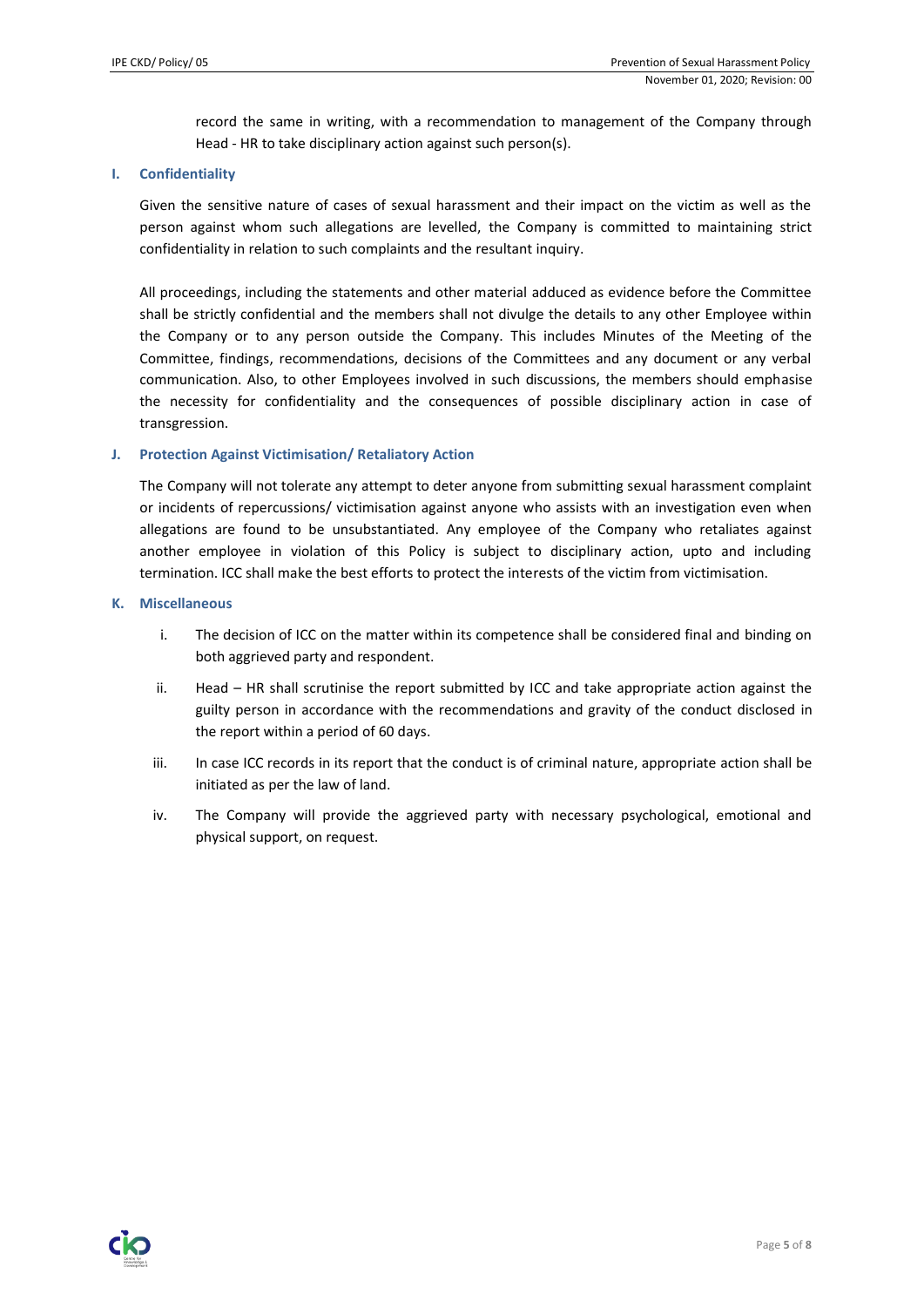# **ANNEXURE A**

# **Internal Complaints Committee (ICC)**

The management of the Company has established an Internal Complaints Committee (ICC) for investigation of Sexual Harassment situations. The core members of ICC are given below:

| <b>Core Committee Members</b>                                    | Role                      | <b>Contact Details</b>                                                      |
|------------------------------------------------------------------|---------------------------|-----------------------------------------------------------------------------|
| <b>Ms. Namita Wadhwa</b><br>(Associate Director)                 | Chairperson               | Mobile: +91 9162775467<br>Email: nwadhwa@ipeglobal.com                      |
| <b>Ms. Tanya Singh</b><br>(Director)                             | Member                    | Mobile: +91 9810290211<br><i>Email:</i> tsingh@ipeglobal.com                |
| <b>Mr. Sudarshan Panda</b><br>(Vice President)                   | Member                    | Mobile: +91 9650544955<br>Email: spanda@ipeglobal.com                       |
| <b>Mr. Gurmeet Singh Kochhar</b><br>(Associate Director)         | Member                    | Mobile: +91 9711080786<br>Email: gskochhar@ipeglobal.com                    |
| Dr. (Ms.) Lena Gupta<br><b>Member, The Arpana Trust</b>          | <b>Fxternal</b><br>Member | Mobile: +91 9811114354<br><i>Email:</i> lenarahul@gmail.com                 |
| Ms. Anuradha Salhotra<br><b>Advocate, Supreme Court of India</b> | External<br>Member        | Mobile: +91 9811068018<br><i>Email:</i> anuradha.salhotra@rahulchaudhry.com |

**The Committee may seek the advice of any NGO or third party who it feels will be able to provide special assistance to the Committee in dealing with such issues.**

## **Role of ICC**

- i. To decide whether the facts contained in the complaint make out a case of "sexual harassment" in light of the definition contained in the Policy;
- ii. To look into the truth of the allegations contained in the complaint;
- iii. To summon witness/ documents;
- iv. To look into any allegation of victimisation of the aggrieved party or any other person assisting the aggrieved party as a result of such complaint having been made or such assistance having been provided;
- v. To recommend the penalties/ action as per Disciplinary Policy of the Company, to Head HR;
- vi. To recommend transfer/ suspension, to Head HR;
- vii. To monitor the follow-up action to be taken by Head HR on recommendations of ICC.

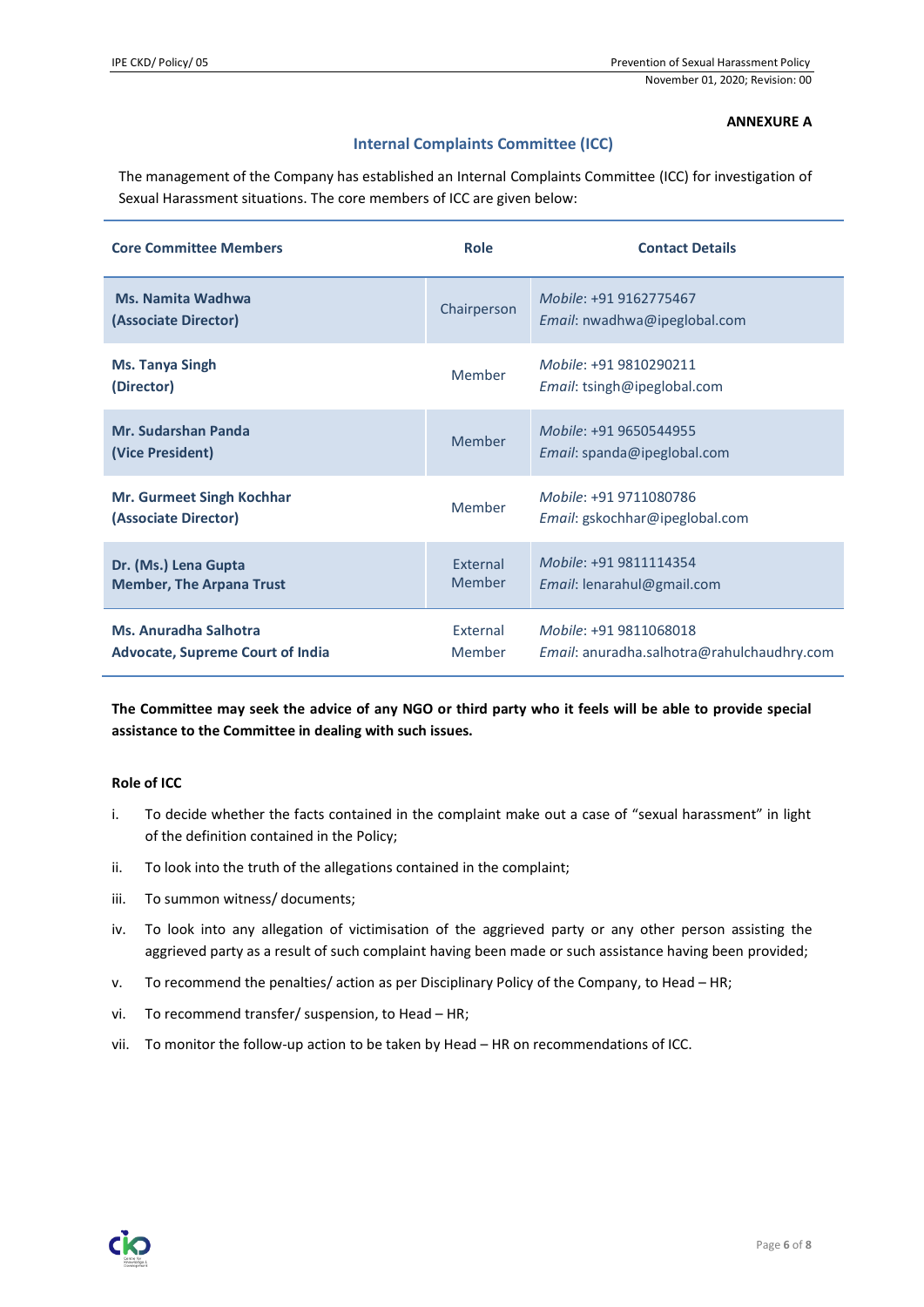#### **ANNEXURE B**

# **Possible Disciplinary Actions**

- i. Permanent transfer or suspension without pay, or both.
- ii. Fine equivalent to 2 months' salary that can be credited to Employee Welfare Fund created to be utilised for welfare of employees.
- iii. Stoppage of increment with or without cumulative effect.
- iv. Reduction in level.
- v. Termination/ dismissal from the services of the Company.
- vi. Any other action based on Disciplinary Policy.